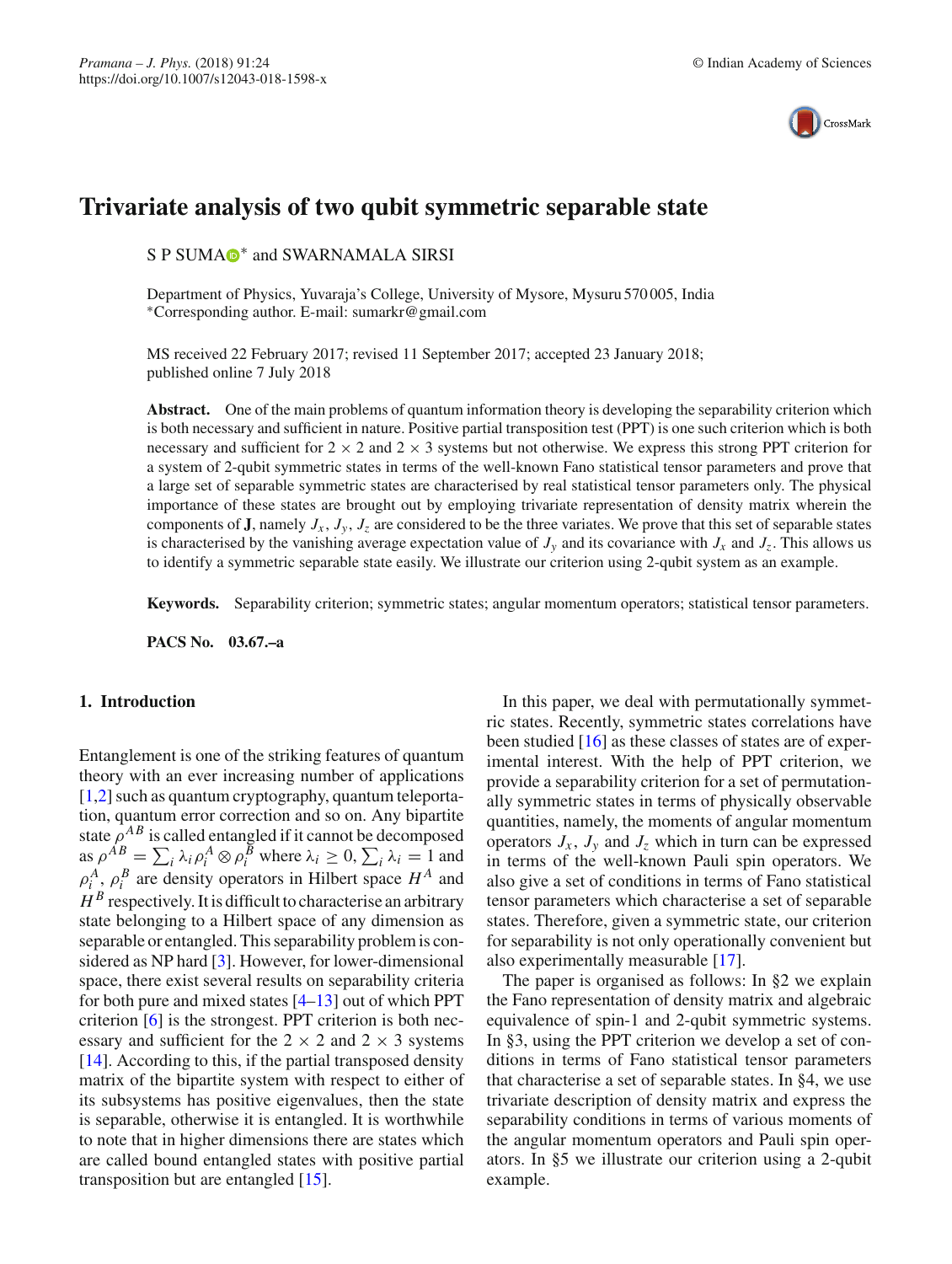### **2. Fano representation of spin-** *j* **system and its correspondence with symmetric subspace**

Symmetric *N*-qubit states are the states that remain unchanged by permutation of individual particles. That is,  $\pi_{i,j} \rho_{1,2...N}^{\text{symm}} = \rho_{1,2...N}^{\text{symm}} \pi_{i,j} = \rho_{1,2...N}^{\text{symm}}$  where  $\pi_{i,j}$  is called the permutation operator,  $i \neq j = 1, 2, ..., N$ . A general *N*-qubit state belongs to the Hilbert space *C*2⊗*<sup>N</sup>* and is represented by a density matrix of dimension  $2^N \times 2^N$ . An *N*-qubit symmetric state has one-to-one correspondence with a spin- $j$  state where  $j = N/2$ . The dimension of density matrix reduces from  $2^N \times 2^N$  to  $(N + 1) \times (N + 1)$  for permutation symmetric states and this  $(N + 1)$ -dimensional symmetric subspace can be identified with a  $(2j + 1)$ -dimensional Hilbert space which is the carrier space of the angular momentum operator **J**. We focus on such symmetric states in this article as they are of considerable experimental interest [\[5\]](#page-5-10).

A general spin-*j* density matrix can be represented in terms of statistical tensor parameters [\[18](#page-5-11)[–20\]](#page-5-12)  $t_q^k$ 's:

$$
\rho(\vec{J}) = \frac{\text{Tr}(\rho)}{(2j+1)} \sum_{k=0}^{2j} \sum_{q=-k}^{+k} t_q^k \tau_q^{k^\dagger}(\vec{J}), \tag{1}
$$

where  $J$  is the angular momentum operator with components  $J_x$ ,  $J_y$ ,  $J_z$ . The operators  $\tau_q^k$  (with  $\tau_0^0 = I$ , the identity operator) are irreducible tensor operators of rank *k* in the  $(2j + 1)$ -dimensional angular momentum space with projection *q* along the axis of quantisation in  $\overline{R}^3$ . The elements of  $\tau_q^k$  in the angular momentum basis  $|jm\rangle$ ,  $m = -j, \ldots, +j$  are given by

<span id="page-1-1"></span>
$$
\langle jm' | \tau_q^k(\vec{J}) | jm \rangle = [k] C(jkj; mqm'), \qquad (2)
$$

where  $C(jkj; mqm')$  are the Clebsch–Gordan coefficients and  $[k] = \sqrt{2k+1}$ .  $\tau_q^k$  satisfies the orthogonality relations

$$
\operatorname{Tr}(\tau_q^{k^{\dagger}} \tau_{q'}^{k'}) = (2j+1) \, \delta_{kk'} \delta_{qq'},
$$

where

 $\tau_q^{k^{\dagger}} = (-1)^q \tau_q^k$ 

and

$$
t_q^k = \text{Tr}(\rho \tau_q^k) = \sum_{m=-j}^{+j} \langle jm | \rho \tau_q^k | jm \rangle.
$$

As  $\rho$  is Hermitian and  $\tau_q^{k^{\dagger}} = (-1)^q \tau_{-q}^k$ , the complex conjugate of  $t_q^k$ 's satisfies the condition  $t_q^{k^*} = (-1)^q t_{-q}^k$ .

Furthermore,  $\rho = \rho^{\dagger}$  and  $\text{Tr}(\rho) = 1$  imply that  $\rho$  can be characterised by  $n^2 - 1$  independent parameters where  $n = 2j + 1$  is the dimension of the Hilbert space. Under rotations, the spherical tensor parameters  $t_q^k$  transform elegantly as

$$
(t_q^k)^R = \sum_{q'=-k}^{+k} D_{q'q}^k(\phi, \theta, \psi) t_{q'}^k,
$$

where  $D_{q\,q}^{k}(\phi,\theta,\psi)$  is the  $(q',q)$  element of the Wigner *D* matrix and  $(\phi, \theta, \psi)$  are the Euler angles.

### **3. PPT separable symmetric states**

A spin-1 system using eq. [\(1\)](#page-1-0) can be expanded as

<span id="page-1-0"></span>
$$
\rho^{1} = \frac{1}{3} (t_{0}^{0} \tau_{0}^{0^{\dagger}} + t_{1}^{1} \tau_{1}^{1^{\dagger}} + t_{0}^{1} \tau_{0}^{1^{\dagger}} + t_{-1}^{1} \tau_{-1}^{1^{\dagger}} + t_{2}^{2} \tau_{2}^{2^{\dagger}} + t_{1}^{2} \tau_{1}^{2^{\dagger}} + t_{0}^{2} \tau_{0}^{2^{\dagger}} + t_{-1}^{2} \tau_{-1}^{2^{\dagger}} + t_{-2}^{2} \tau_{-2}^{2^{\dagger}}).
$$
\n(3)

Using [\(2\)](#page-1-1), we can find  $\tau_q^k$ 's of spin-1 system as

$$
\tau_0^0 = \begin{pmatrix} 1 & 0 & 0 \\ 0 & 1 & 0 \\ 0 & 0 & 1 \end{pmatrix}, \quad \tau_0^1 = \sqrt{\frac{3}{2}} \begin{pmatrix} 1 & 0 & 0 \\ 0 & 0 & 0 \\ 0 & 0 & -1 \end{pmatrix},
$$
  
\n
$$
\tau_1^1 = -\sqrt{\frac{3}{2}} \begin{pmatrix} 0 & 1 & 0 \\ 0 & 0 & 1 \\ 0 & 0 & 0 \end{pmatrix}, \quad \tau_{-1}^1 = \sqrt{\frac{3}{2}} \begin{pmatrix} 0 & 0 & 0 \\ 1 & 0 & 0 \\ 0 & 1 & 0 \end{pmatrix},
$$
  
\n
$$
\tau_0^2 = \sqrt{\frac{1}{2}} \begin{pmatrix} 1 & 0 & 0 \\ 0 & -2 & 0 \\ 0 & 0 & 1 \end{pmatrix}, \quad \tau_1^2 = \sqrt{\frac{3}{2}} \begin{pmatrix} 0 & -1 & 0 \\ 0 & 0 & 1 \\ 0 & 0 & 0 \end{pmatrix},
$$
  
\n
$$
\tau_{-1}^2 = \sqrt{\frac{3}{2}} \begin{pmatrix} 0 & 0 & 0 \\ 1 & 0 & 0 \\ 0 & -1 & 0 \end{pmatrix}, \quad \tau_2^2 = \sqrt{3} \begin{pmatrix} 0 & 0 & 1 \\ 0 & 0 & 0 \\ 0 & 0 & 0 \end{pmatrix},
$$
  
\n
$$
\tau_{-2}^2 = \sqrt{3} \begin{pmatrix} 0 & 0 & 0 \\ 0 & 0 & 0 \\ 1 & 0 & 0 \end{pmatrix}.
$$

Therefore,  $\rho^1$  in  $|1m\rangle$  basis;  $[|\uparrow \uparrow \rangle, \frac{|\uparrow \downarrow \rangle + |\downarrow \uparrow \rangle}{\sqrt{2}}, |\downarrow \downarrow \rangle]$  is given by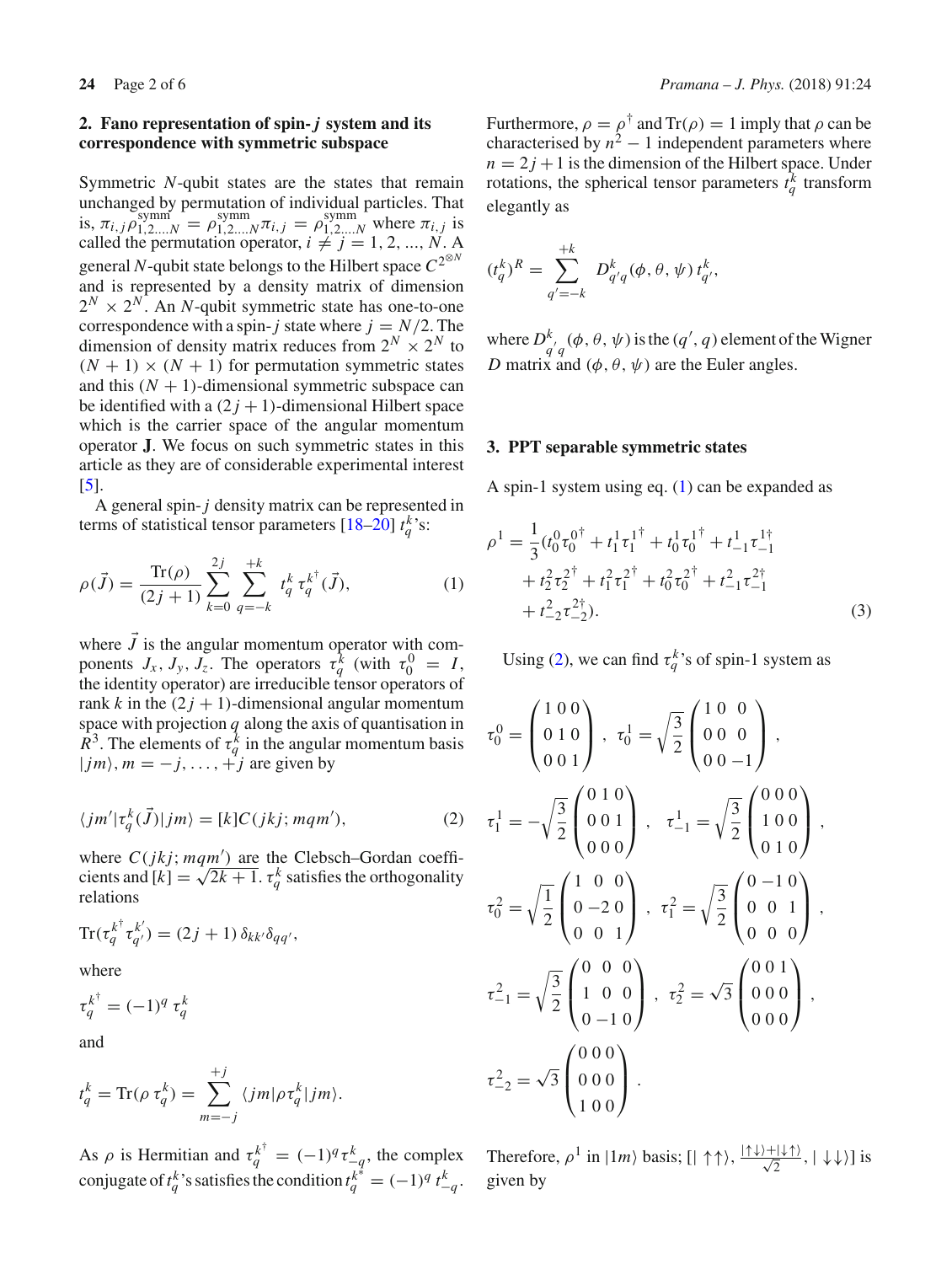$$
\rho^{1} = \frac{1}{3} \begin{bmatrix} 1 + \sqrt{\frac{3}{2}}t_{0}^{1} + \frac{t_{0}^{2}}{\sqrt{2}} & \sqrt{\frac{3}{2}}(t_{-1}^{1} + t_{-1}^{2}) & \sqrt{3}t_{-2}^{2} \\ -\sqrt{\frac{3}{2}}(t_{1}^{1} + t_{1}^{2}) & (1 - \sqrt{2}t_{0}^{2}) & \sqrt{\frac{3}{2}}(t_{-1}^{1} - t_{-1}^{2}) \\ \sqrt{3}t_{2}^{2} & -\sqrt{\frac{3}{2}}(t_{1}^{1} - t_{1}^{2}) & 1 - \sqrt{\frac{3}{2}}t_{0}^{1} + \frac{t_{0}^{2}}{\sqrt{2}} \end{bmatrix}
$$

Transforming  $\rho^1$  to computational basis, the 2-qubit density matrix

$$
\rho^{AB} = U^{\dagger} \rho^{1} U = \frac{1}{3} \begin{bmatrix} 1 + \sqrt{\frac{3}{2}} t_{0}^{1} + \frac{t_{0}^{2}}{\sqrt{2}} & \frac{\sqrt{3}(t_{-1}^{1} + t_{-1}^{2})}{2} & \frac{\sqrt{3}(t_{-1}^{1} + t_{-1}^{2})}{2} & \sqrt{3}t_{-2}^{2} \\ \frac{-\sqrt{3}(t_{1}^{1} + t_{1}^{2})}{2} & \frac{1 - \sqrt{2}t_{0}^{2}}{2} & \frac{1 - \sqrt{2}t_{0}^{2}}{2} & \frac{\sqrt{3}(t_{-1}^{1} - t_{-1}^{2})}{2} \\ \frac{-\sqrt{3}(t_{1}^{1} + t_{1}^{2})}{2} & \frac{1 - \sqrt{2}t_{0}^{2}}{2} & \frac{1 - \sqrt{2}t_{0}^{2}}{2} & \frac{\sqrt{3}(t_{-1}^{1} - t_{-1}^{2})}{2} \\ \sqrt{3}t_{2}^{2} & \frac{-\sqrt{3}(t_{1}^{1} - t_{1}^{2})}{2} & \frac{-\sqrt{3}(t_{1}^{1} - t_{1}^{2})}{2} & 1 - \sqrt{\frac{3}{2}}t_{0}^{1} + \frac{t_{0}^{2}}{\sqrt{2}} \end{bmatrix},
$$

where *U* transforms  $[\vert \uparrow \uparrow \rangle, \frac{\vert \uparrow \downarrow \rangle + \vert \downarrow \uparrow \rangle}{\sqrt{2}}, \vert \downarrow \downarrow \rangle, \frac{\vert \uparrow \downarrow \rangle - \vert \downarrow \uparrow \rangle}{\sqrt{2}}]$ to  $| \uparrow \uparrow \rangle$ ,  $| \uparrow \downarrow \rangle$ ,  $| \downarrow \uparrow \rangle$ ,  $| \downarrow \downarrow \rangle$  and is given by

$$
U = \begin{bmatrix} 1 & 0 & 0 & 0 \\ 0 & \frac{1}{\sqrt{2}} & \frac{1}{\sqrt{2}} & 0 \\ 0 & 0 & 0 & 1 \\ 0 & \frac{1}{\sqrt{2}} & \frac{-1}{\sqrt{2}} & 0 \end{bmatrix}
$$

Now, to perform the PPT test, we consider the partially transposed  $\rho^{AB}$ 

antisymmetric parts. PPT preserves the symmetry only for such states which are characterised by real  $t_q^k$ 's with an additional condition

$$
\frac{t_0^2}{\sqrt{2}} + \sqrt{3}t_2^2 = \frac{1}{2}.
$$

.

The resultant  $3 \times 3$  symmetric matrix is certainly a density matrix representing a spin-1 system as it can be obtained by eq. [\(1\)](#page-1-0) with real  $t_q^k$ 's,  $k = 0, 1, 2, q$  = −*k*,..., *k* only. Obviously, such a density matrix has positive eigenvalues. In other words, the corresponding

$$
\rho_{PT}^{AB} = \frac{1}{3} \begin{bmatrix}\n1 + \sqrt{\frac{3}{2}}t_0^1 + \frac{t_0^2}{\sqrt{2}} & \frac{-\sqrt{3}(t_1^1 + t_1^2)}{2} & \frac{\sqrt{3}(t_{-1}^1 + t_{-1}^2)}{2} & \frac{1 - \sqrt{2}t_0^2}{2} \\
\frac{\sqrt{3}(t_{-1}^1 + t_{-1}^2)}{2} & \frac{1 - \sqrt{2}t_0^2}{2} & \sqrt{3}t_{-2}^2 & \frac{\sqrt{3}(t_{-1}^1 - t_{-1}^2)}{2} \\
\frac{-\sqrt{3}(t_1^1 + t_1^2)}{2} & \sqrt{3}t_2^2 & \frac{1 - \sqrt{2}t_0^2}{2} & \frac{-\sqrt{3}(t_1^1 - t_1^2)}{2} \\
\frac{1 - \sqrt{2}t_0^2}{2} & \frac{-\sqrt{3}(t_1^1 - t_1^2)}{2} & \frac{\sqrt{3}(t_{-1}^1 - t_{-1}^2)}{2} & 1 - \sqrt{\frac{3}{2}}t_0^1 + \frac{t_0^2}{\sqrt{2}}\n\end{bmatrix}.
$$
\n(4)

Since the eigenvalues of the above density matrix are cumbersome and difficult to analyse, one may not obtain any definite conclusion regarding the separability of the state. Therefore, we intend to devise a simple technique by observing the following: Firstly, PPT is not a symmetry preserving operation as  $U\rho_{PT}^{AB}U^{\dagger}$  cannot be expressed as a direct sum of symmetric and

 $4 \times 4$  matrix,  $\rho_{PT}^{AB}$ , is also positive semidefinite and hence the state is separable.

The above observations can be demonstrated explicitly in the following algebraic steps: Transforming  $\rho_{PT}^{AB}$ to symmetric subspace with basis  $|\uparrow \uparrow \rangle$ ,  $\frac{|\uparrow \downarrow \rangle + |\downarrow \uparrow \rangle}{\sqrt{2}}$ ,  $|\downarrow\downarrow\rangle$ ,  $\frac{|\uparrow\downarrow\rangle-|\downarrow\uparrow\rangle}{\sqrt{2}}$ , we have  $U\rho_{PT}^{AB}U^{\dagger}$  given by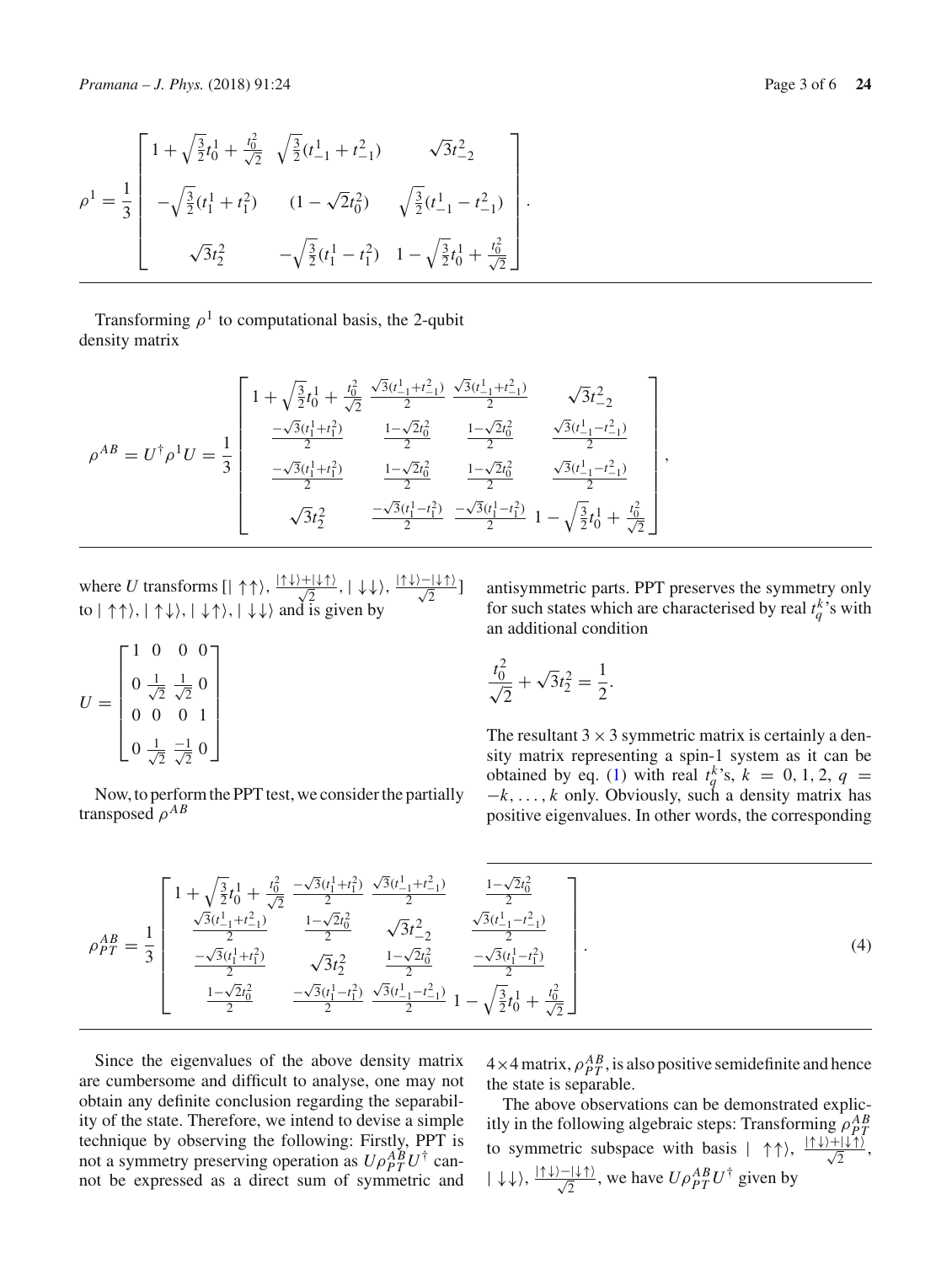$$
U\rho_{PT}^{AB}U^{\dagger}
$$
\n
$$
= \frac{1}{3} \begin{bmatrix}\n1 + \sqrt{\frac{3}{2}}t_0^1 + \frac{t_0^2}{\sqrt{2}} & \frac{-\sqrt{3}(t_1^1 + t_1^2) + \sqrt{3}(t_{-1}^1 + t_{-1}^2)}{2\sqrt{2}} & \frac{1 - \sqrt{2}t_0^2}{2} & \frac{-\sqrt{3}(t_1^1 + t_1^2) - \sqrt{3}(t_{-1}^1 + t_{-1}^2)}{2\sqrt{2}} \\
\frac{\sqrt{3}(t_{-1}^1 + t_{-1}^2) - \sqrt{3}(t_1^1 + t_1^2)}{2\sqrt{2}} & \frac{1 - \sqrt{2}t_0^2 + \sqrt{3}t_2^2 + \sqrt{3}t_{-2}^2}{2} & \frac{\sqrt{3}(t_{-1}^1 - t_{-1}^2) - \sqrt{3}(t_1^1 - t_1^2)}{2\sqrt{2}} & \frac{\sqrt{3}t_2^2 - \sqrt{3}t_{-2}^2}{2} \\
\frac{1 - \sqrt{2}t_0^2}{2} & \frac{\sqrt{3}(t_{-1}^1 - t_{-1}^2) - \sqrt{3}(t_1^1 - t_1^2)}{2\sqrt{2}} & 1 - \sqrt{\frac{3}{2}}t_0^1 + \frac{t_0^2}{\sqrt{2}} & \frac{-\sqrt{3}(t_{-1}^1 - t_{-1}^2) - \sqrt{3}(t_1^1 - t_1^2)}{2\sqrt{2}} \\
\frac{\sqrt{3}(t_{-1}^1 + t_{-1}^2) + \sqrt{3}(t_1^1 + t_1^2)}{2\sqrt{2}} & \frac{\sqrt{3}t_{-2}^2 - \sqrt{3}t_2^2}{2} & \frac{\sqrt{3}(t_{-1}^1 - t_{-1}^2) + \sqrt{3}(t_1^1 - t_1^2)}{2\sqrt{2}} & \frac{1 - \sqrt{2}t_0^2 - \sqrt{3}t_2^2 - \sqrt{3}t_2^2}{2}\n\end{bmatrix}
$$
\n(5)

For the above density matrix to be totally symmetric, entries in the last column and last row should vanish. Therefore, we have the following conditions:

<span id="page-3-0"></span>
$$
t_2^2 = t_{-2}^2 \tag{6}
$$

$$
t_{-1}^{1} = -t_{1}^{1}
$$
 (7)  

$$
t_{-1}^{2} = -t_{1}^{2}
$$
 (8)

$$
t_1^2 = -t_{-1}^2
$$
 (8)  

$$
\frac{t_0^2}{(2)} + \sqrt{3}t^2 - \frac{1}{4}
$$
 (9)

$$
\frac{t_0^2}{\sqrt{2}} + \sqrt{3}t_2^2 = \frac{1}{2}.
$$
\n(9)

Observe that, with these conditions the above density matrix can be identified with a spin-1 system  $(\rho^1)$  in  $|1m\rangle$  basis. As  $\rho^1$  is a semipositive definite matrix, we know that  $\rho_{PT}^{AB}$  with real  $t_q^{k}$ 's and  $\frac{t_0^2}{\sqrt{2}} + \sqrt{3}t_2^2 = \frac{1}{2}$ will also be semipositive definite matrix because they are connected by a unitary transformation. Therefore, a symmetric state with the above condition is always separable.

Now consider a spin-*j* system which is composed of two qudits  $(j_1, j_2)$ . Unitary transformation from coupled to uncoupled basis of angular momentum is given by

$$
|(j_1 j_2) Jm\rangle = \sum_{m_1=-j_1}^{j_1} C(j_1 j_2 J; m_1 m_2 m) |j_1 m_1 j_2 m_2\rangle
$$

and uncoupled to coupled basis is

$$
\begin{aligned} |j_1m_1j_2m_2\rangle\\ &= \sum_{J=|j_1-j_2|}^{j_1+j_2} \sum_{m=-J}^{J} C(j_1j_2J; m_1m_2m) |(j_1j_2)Jm\rangle \end{aligned}
$$

Now consider,

$$
\langle j_1 m'_1 j_2 m'_2 | \rho | j_1 m_1 j_2 m_2 \rangle
$$
  
= 
$$
\sum_{J,J',m,m'} C(j_1 j_2 J; m_1 m_2 m) C(j_1 j_2 J'; m'_1 m'_2 m')
$$
  
× 
$$
\langle (j_1 j_2) J' m' | \rho | (j_1 j_2) J m \rangle
$$
.

 $J = j_1 + j_2 \cdots |j_1 - j_2|$ ,  $m = -J, \ldots, J$  and  $J' = j_1 +$  $j_2 \cdots |j_1 - j_2|$ ,  $m' = -J'$ , ..., *J'*. For symmetric state,  $\langle (j_1 j_2) J'm' | \rho | (j_1 j_2) Jm \rangle \neq 0$  for  $J = J' = |j_1 + j_2|$ and are zero for all the other values of  $J$  and  $J'$ . Now we consider a spin- *j* state composed of two spins  $j_1 = j_2$ *j*/2. This is equivalent to bipartite two-qudit symmetric state with each of the qudit state residing in  $(j + 1)$ dimensional Hilbert space. Thus,

$$
\left\langle \left(\frac{j}{2}\frac{j}{2}\right)jm'\rho^{j}\left(\frac{j}{2}\frac{j}{2}\right)jm\right\rangle
$$

in uncoupled basis can be written as,

$$
\left\langle \frac{j}{2} m_1' \frac{j}{2} m_2' \rho^j \middle| \frac{j}{2} m_1 \frac{j}{2} m_2 \right\rangle \right\rangle
$$
  
= 
$$
\sum_{J, J', m, m'} C \left( \frac{j}{2} \frac{j}{2} J; m_1 m_2 m \right)
$$
  
× 
$$
C \left( \frac{j}{2} \frac{j}{2} J'; m_1' m_2' m' \right) \left\langle \left( \frac{j}{2} \frac{j}{2} \right) J' m' \middle| \rho^j \right\rangle
$$
  
× 
$$
\left| \left( \frac{j}{2} \frac{j}{2} \right) J m \right\rangle,
$$

where  $J, J' = 0, \ldots, j$ .

Therefore, the density matrix elements of the partially transposed matrix can be written as

$$
\left\langle \frac{j}{2}m_1 \frac{j}{2}m'_2 \middle| \rho^j \middle| \frac{j}{2}m'_1 \frac{j}{2}m_2 \right\rangle
$$
  
= 
$$
\sum_{J,J',m,m'} C\left(\frac{j}{2}\frac{j}{2}J; m'_1 m_2 m\right)
$$
  

$$
\times C\left(\frac{j}{2}\frac{j}{2}J'; m_1 m'_2 m'\right) \left\langle \left(\frac{j}{2}\frac{j}{2}\right)J'm' \middle| \rho^j \right\rangle
$$
  

$$
\times \left| \left(\frac{j}{2}\frac{j}{2}\right)Jm \right\rangle.
$$

Demanding the PPT operation to be symmetry preserving (permutation symmetry) and the resultant density matrix to be the same as the initial density matrix in the coupled basis, we end up with equations which dictate the conditions for  $t_q^k$ 's. This has been demonstrated in eqs  $(6)$ – $(9)$  for the case of two qubit symmetric states. Explicit calculations of these conditions will be taken up elsewhere. Obviously, these conditions cannot differentiate bound entangled states from separable states in higher dimensions.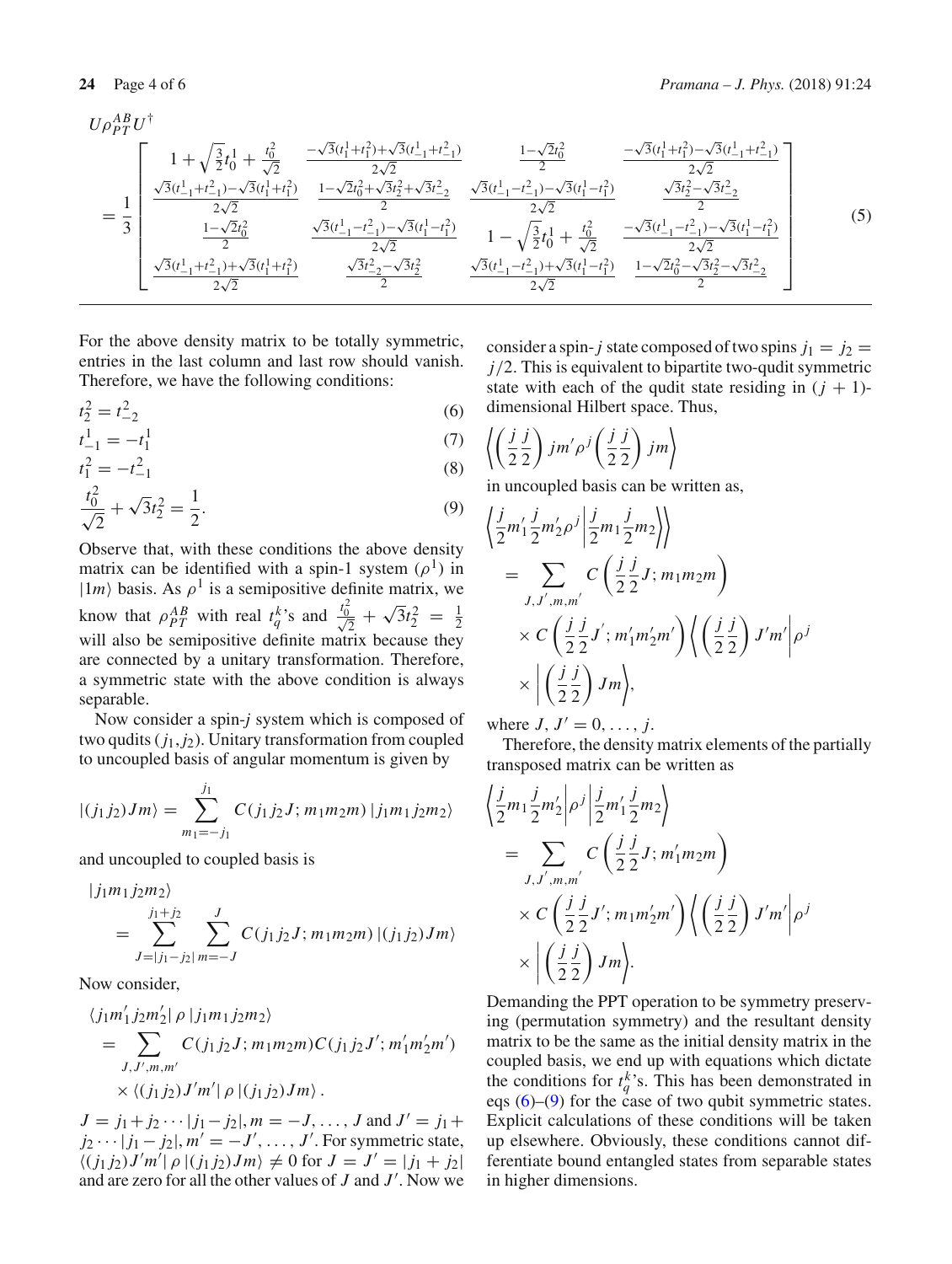#### **4. Trivariate description of spin-1 density matrix**

A spin-*j* density matrix can be visualised as a statistical distribution of three non-commuting observables [\[21](#page-5-13)], namely  $J_x$ ,  $J_y$  and  $J_z$ , as the operators  $\tau_q^k$ 's in [\(1\)](#page-1-0) are homogeneous polynomials of rank *k* in the angular momentum operators  $J_x$ ,  $J_y$ ,  $J_z$ . In particular, follow-ing the well-known Weyl construction [\[22](#page-5-14)[,23\]](#page-5-15) for  $\tau_q^k$ 's in terms of angular momentum operators  $J_x$ ,  $J_y$  and  $J_z$ , we have

$$
\tau_q^k(\vec{J}) = \mathcal{N}_{kj} (\vec{J} \cdot \vec{\nabla})^k r^k Y_q^k(\hat{r}), \qquad (10)
$$

where

$$
\mathcal{N}_{kj} = \frac{2^k}{k!} \sqrt{\frac{4\pi(2j-k)!(2j+1)}{(2j+k+1)!}}
$$
(11)

are the normalisation factors and  $Y_q^k(\hat{r})$  are the spherical harmonics. Using (10) for a spin-1 system, we have the following relations:

For 
$$
k = 1
$$
,  
\n
$$
\tau_0^1 = \sqrt{\frac{3}{2}} J_z
$$
\n
$$
\tau_1^1 = \frac{-\sqrt{3}}{2} (J_x + iJ_y)
$$
\n
$$
\tau_{-1}^1 = \frac{\sqrt{3}}{2} (J_x - iJ_y).
$$
\nFor  $k = 2$ ,  
\n
$$
\tau_0^2 = \frac{1}{\sqrt{2}} (2J_z^2 - J_x^2 - J_y^2)
$$
\n
$$
\tau_1^2 = \frac{-\sqrt{3}}{2} (J_x J_z + J_z J_x + i (J_y J_z + J_z J_y))
$$
\n
$$
\tau_{-1}^2 = \frac{\sqrt{3}}{2} (J_x J_z + J_z J_x - i (J_y J_z + J_z J_y))
$$
\n
$$
\tau_2^2 = \frac{\sqrt{3}}{2} (J_x^2 - J_y^2 + i (J_x J_y + J_y J_x))
$$
\n
$$
\tau_{-2}^2 = \frac{\sqrt{3}}{2} (J_x^2 - J_y^2 - i (J_x J_y + J_y J_x)).
$$

As the set of PPT separable states are characterised by eqs [\(6\)](#page-3-0)–[\(9\)](#page-3-0) and  $t_q^k = \text{Tr}(\rho \tau_q^k)$ , conditions for separability can be equivalently represented in terms of firstand second-order moments of the angular momentum operators as

$$
\operatorname{Tr}(\rho^1 J_y) = 0
$$
  
\n
$$
\operatorname{Cov}(J_y J_z) = \operatorname{Tr}\left[\rho^1 \frac{(J_y J_z + J_z J_y)}{2}\right] = 0
$$
  
\n
$$
\operatorname{Cov}(J_y J_x) = \operatorname{Tr}\left[\rho^1 \frac{(J_y J_x + J_x J_y)}{2}\right] = 0
$$

$$
Tr[\rho(3J_z^2 - J^2)] + 3Tr[\rho^1(J_x^2 - J_y^2)] = 1.
$$

These conditions can be written for a two-qubit system in terms of the well-known Pauli spin matrices as

$$
\text{Tr}[\rho^{AB}(\sigma_y \otimes I_2 + I_1 \otimes \tau_y)] = 0,
$$
  
\n
$$
\text{Tr}[\rho^{AB}(\sigma_x \otimes \tau_y + \sigma_y \otimes \tau_x)] = 0,
$$
  
\n
$$
\text{Tr}[\rho^{AB}(\sigma_z \otimes \tau_y + \sigma_y \otimes \tau_z)] = 0,
$$

where  $\vec{\sigma}$  and  $\vec{\tau}$  are the Pauli spin matrices in the space  $H^A$  and  $H^B$  respectively.

#### **5. Example**

Consider a triaxial system which is realised when a spin-1 nucleus with non-zero quadrupole moment is exposed to a combined external magnetic dipole and electric quadrupole field found in suitable crystal lattice [\[24](#page-5-16)]. If the dipole field is along the *z*-axis of the principle axis frame of the electric quadrupole field, then the resultant system is characterised by  $t_0^1 \neq 0$ ,  $t_1^1 = t_{-1}^1 = 0$ ,  $t_0^2 \neq 0$ ,  $t_2^2 = t_{-2}^2 \neq 0$ . Consider one such system of the form

$$
\rho = \frac{1}{3} \begin{bmatrix} 1 + \sqrt{\frac{3}{2}} + \frac{1}{\sqrt{6}} & 0 & \frac{1}{2} - \frac{1}{\sqrt{6}} \\ 0 & 1 - \sqrt{\frac{2}{3}} & 0 \\ \frac{1}{2} - \frac{1}{\sqrt{6}} & 0 & 1 - \sqrt{\frac{3}{2}} + \frac{1}{\sqrt{6}} \end{bmatrix}
$$

with  $t_0^1 = 1, t_1^1 = t_{-1}^1 = 0, t_0^2 = \frac{1}{\sqrt{2}}$  $t_0^1 = 1, t_1^1 = t_{-1}^1 = 0, t_0^2 = \frac{1}{\sqrt{3}}, t_2^2 = t_{-2}^2 = \frac{1}{2\sqrt{3}} -$ <br>
<u>1</u> Observe that the above  $t^k$ , satisfy our conditions  $\frac{1}{3\sqrt{2}}$ . Observe that the above  $t_q^k$  satisfy our conditions for separability mentioned in eqs  $(6)$ – $(9)$ . Now to verify if it is PPT separable, we transform  $\rho$  to computational basis, and we have

$$
\rho^{c} = U^{\dagger} \rho U =
$$
\n
$$
\frac{1}{3} \begin{bmatrix}\n1 + \sqrt{\frac{3}{2}} + \frac{1}{\sqrt{6}} & 0 & 0 & \frac{1}{2} - \frac{1}{\sqrt{6}} \\
0 & \frac{1}{2} - \frac{1}{\sqrt{6}} & \frac{1}{2} - \frac{1}{\sqrt{6}} & 0 \\
0 & \frac{1}{2} - \frac{1}{\sqrt{6}} & \frac{1}{2} - \frac{1}{\sqrt{6}} & 0 \\
\frac{1}{2} - \frac{1}{\sqrt{6}} & 0 & 0 & 1 + \sqrt{\frac{3}{2}} + \frac{1}{\sqrt{6}}\n\end{bmatrix}.
$$

Observe that under partial transposition  $\rho^c$  remains the same and we get the eigenvalues to be greater than or equal to zero explicitly,  $\lambda_1 = \frac{1}{18} [6 + \sqrt{6} + \sqrt{69 - 6\sqrt{6}}]$  $\lambda_2 = \frac{1}{18} [6 + \sqrt{6} - \sqrt{69 - 6\sqrt{6}}, \lambda_3 = \frac{3 - \sqrt{6}}{9} \text{ and } \lambda_4 = 0.$ Hence the state is separable.